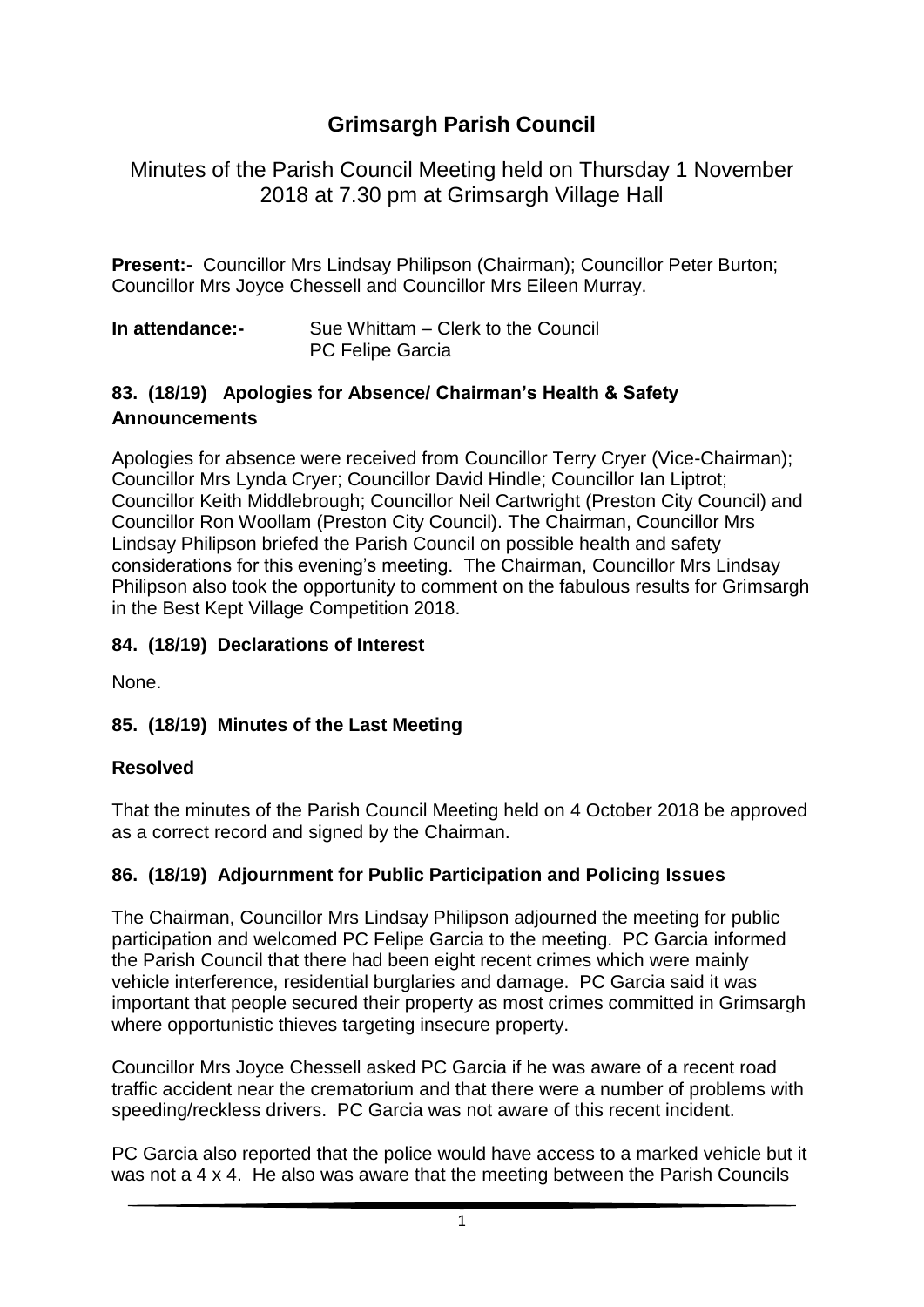and the Police would be held on Thursday 8 November at 4.30pm. The Clerk confirmed that the Chairman and the Clerk from each Parish Council had been invited to the meeting to discuss rural policing.

The Chairman, Councillor Mrs Lindsay Philipson explained to PC Garcia about the CCTV system that the Parish Council had installed in the village and hopefully by Spring the whole system would be up and running and available for the police to access if necessary.

It was also noted that the signage on Whittingham Lane relating to the temporary road closure was quite confusing and implied that the road could be accessed after 6pm at night. The Chairman, Councillor Mrs Lindsay Philipson agreed to contact Mott MacDonald Bentley about the issues as they were carrying out the works on behalf of United Utilities.

The Chairman, Councillor Mrs Lindsay Philipson thanked PC Garcia for attending and then reconvened the meeting

#### **87. (18/19) Town and Country Planning Act, 1990**

The Parish Council gave consideration to the following Planning Applications:-

| 06/2018/1099 | $\overline{\phantom{a}}$     | 63 Ribblesdale Drive Grimsargh.<br>Single storey rear extension.                                                                                                                                 |
|--------------|------------------------------|--------------------------------------------------------------------------------------------------------------------------------------------------------------------------------------------------|
| 06/2018/1067 | $\frac{1}{2}$                | 313 Preston Road Grimsargh PR2 5JZ<br>Two storey and single storey extensions to rear.                                                                                                           |
| 06/2018/1157 | $\qquad \qquad \blacksquare$ | Land adjacent 329 Preston Road, Grimsargh.<br>Outline planning application seeking approval for access<br>from Preston Road for the erection of 30no dwellings and<br>associated infrastructure. |

With regard to Planning Application 06/2018/1099 and Planning Application 06/2018/1067 the Parish Council had no comments to make on both these applications.

With regard to Planning Application 06/2018/1157, the Parish Council agreed to support this application as it would provide much needed affordable homes and bungalows which were identified as being required by Grimsargh residents in their recent Neighbourhood Plan Questionnaire. In addition they also made a couple of points regarding this proposed Planning Application. In particurlar they cautioned against the use of speed bumps on this development as they did not think these would be necessary. Also as the site was adjacent to Grimsargh Wetlands which was owned by the Parish Council and leased to the Wetlands Trust, it was agreed to ensure that the Planning Department were aware that the Wetlands was a Biological Heritage Site (BHS) and therefore was an imporatant place for a number of rare breed birds and Flora and Fauna. It was therefore extremely important that any development next to this site is managed in a way that would cause minimum impact to this important site.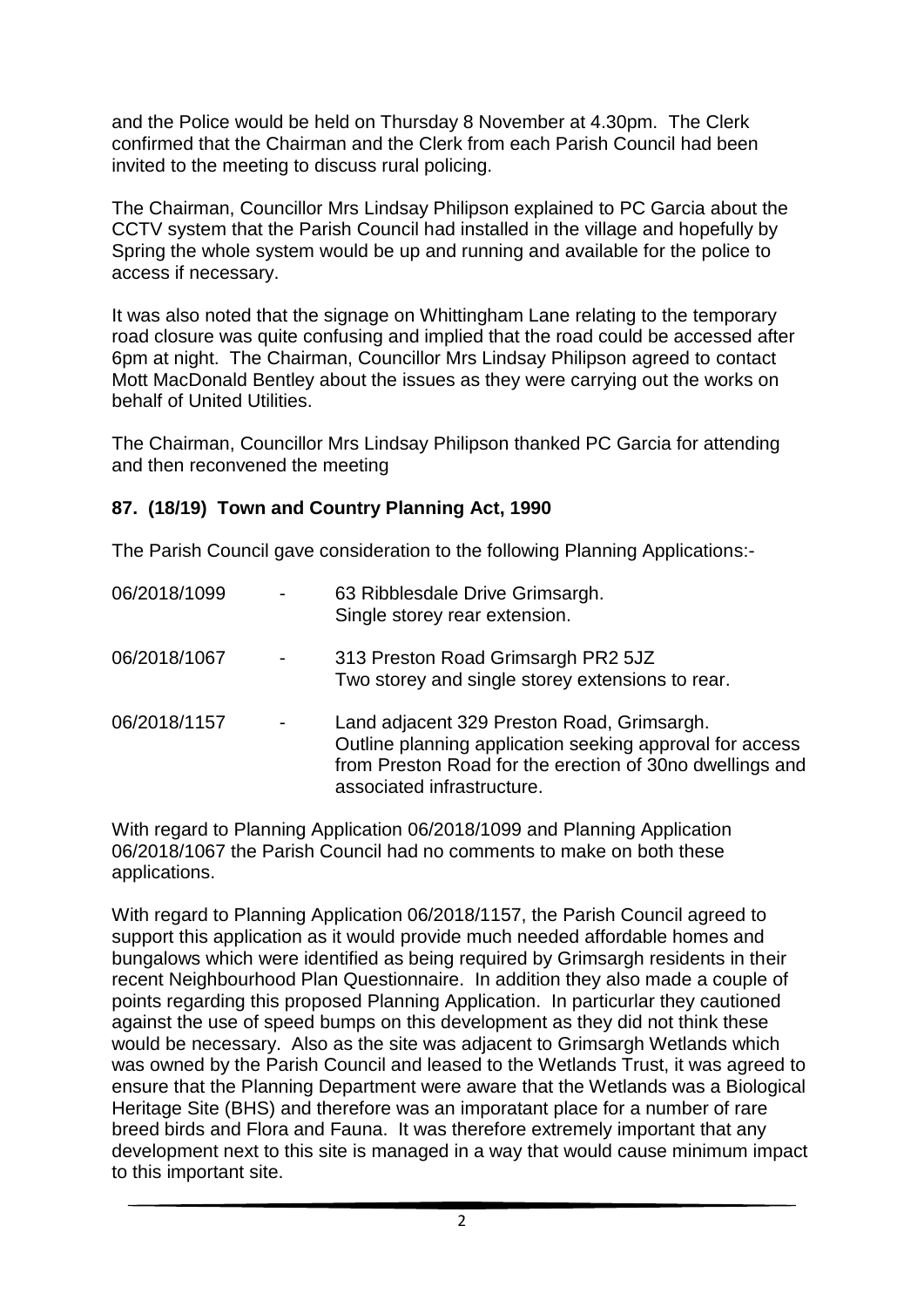The Parish Council also agreed to support the information contained in the Planning Statement provided by the applicant which stated that the homes would be designed to support local people with a connection to Grimsargh.

As reported at the last meeting it was noted that the Parish Council had received notification of the Joint Lancashire Minerals and Waste Local Plan Review. The Parish Council had no specific comments to make on this draft Plan but agreed to support the review and the suggested updates to the proposed Plan.

The Parish Council also gave consideration to the Call for Sites that had been discussed at our two previous meetings. The Chairman, Councillor Mrs Lindsay Philipson informed the Parish Council that a further meeting had been held with Chris Blackburn, Head of Planning Policy and Christina Marginson who was now looking after Neighbourhood Planning since Tom Wiggans had moved on to join the Central Lancashire Planning Team. It was noted that Preston City Council were not in a position as yet to give an indicative number of how many homes were needed in Grimsargh and depending on how you looked at the village from either a Neighbourhood Planning or Call for Sites point of view there was a variance from either suggesting one or two sites or more than this. However, it was noted that when the Parish Council get to the stage of submitting their draft Neighbourhood Plan to the Inspector then it was possible that the Inspector may ask for further sites to be included and it was therefore prudent to suggest just one site at this stage.

The Chairman, Councillor Mrs Lindsay Philipson explained that a Planning Working Group had been held and a number of sites for development had been identified and likewise basing the information on our recent Neighbourhood Planning Questionnaire, a number of sites for protection had also been identified. A copy of the suggested sites and the map showing sites for protection had been circulated to the Parish Council.

After discussion it was agreed that the Parish Council should submit Grimsargh House as the one site for potential development as the other main site identified by the Planning Working Group had been the site adjacent to 329 Preston Road which had been recently submitted to the Planning Department. Sites could not be included in the Call for Sites that had already been submitted to the Planning Department. It was noted that the Clerk would need to obtain a red edged plan from the Land Registry to accompany the form for the Call for Sites and this was agreed.

With regard to the sites for protection, it was agreed that the current Areas of Separation should be protected and in addition to this the Parish Council were proposing an additional Area of Separation between Grimsargh and Longridge.

The Chairman, Councillor Mrs Lindsay Philipson gave a brief update on the informal meeting held earlier with Story Homes to discuss their proposals for land off Preston Road, Grimsargh. It was noted that the Parish Council had asked Story Homes to consider providing bungalows as these were much needed in Grimsargh and also to look at the lack of pavements on the proposed site.

The Parish Council also noted that the Seddon Homes Planning Application had been deferred by the Preston City Council's Planning Committee and therefore would be considered in December.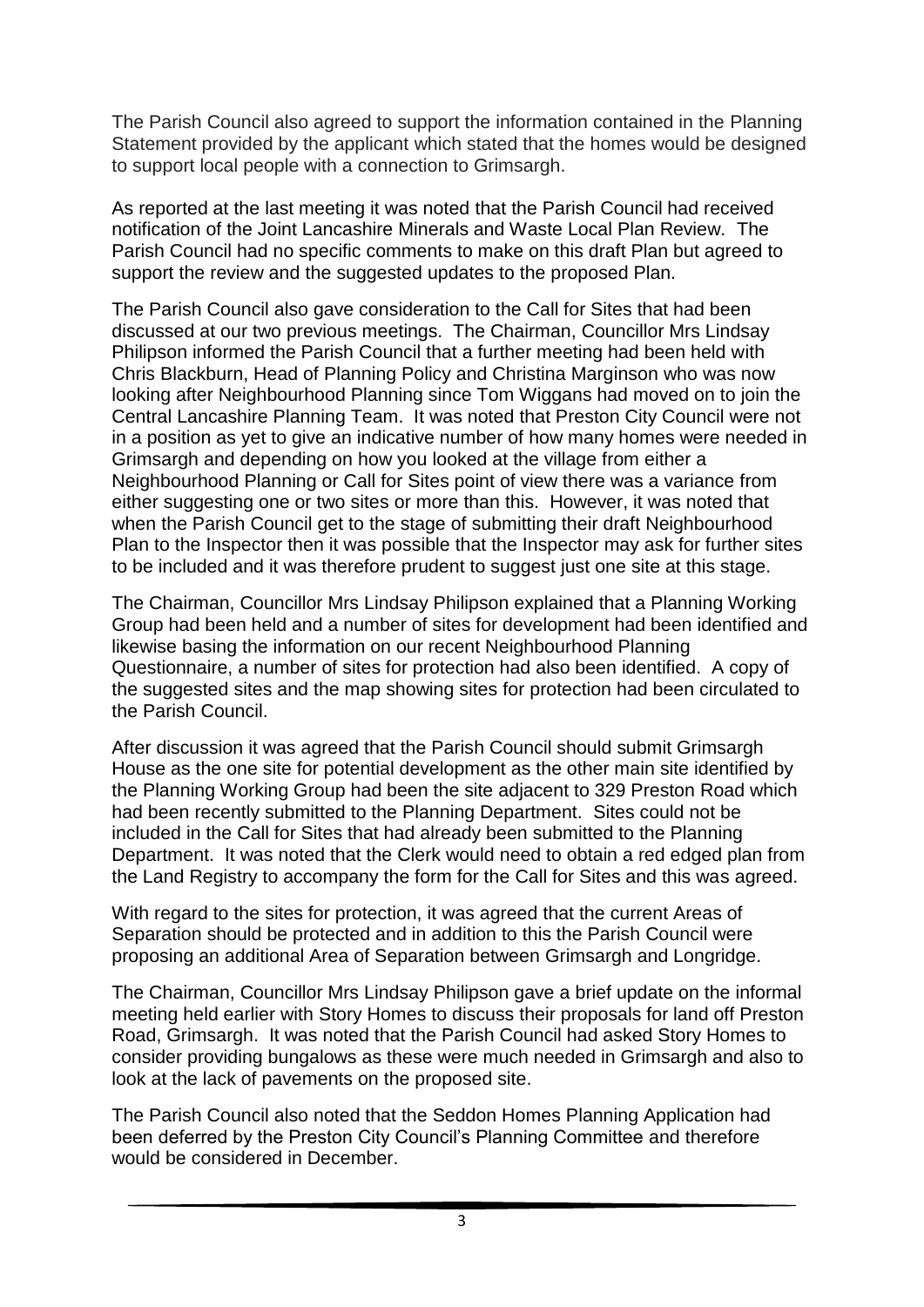There were no further planning issues for discussion.

## **Resolved**

i) That with regard to Planning Application 06/2018/1099 and Planning Application 06/2018/1067 the Parish Council had no comments to make on both these applications.

ii) That with regard to Planning Application 06/2018/1157, the Parish Council agreed to support this application as it would provide much needed affordable homes and bungalows which were identified as being required by Grimsargh residents in their recent Neighbourhood Plan Questionnaire. In addition they also made a couple of points regarding this proposed Planning Application. In particurlar they cautioned against the use of speed bumps on this development as they did not think these would be necessary. Also as the site was adjacent to Grimsargh Wetlands which was owned by the Parish Council and leased to the Wetlands Trust, it was agreed to ensure that the Planning Department were aware that the Wetlands was a Biological Heritage Site (BHS) and therefore was an imporatant place for a number of rare breed birds and Flora and Fauna. It was therefore extremely important that any development next to this site is managed in a way that would cause minimum impact to this important site. The Parish Council also agreed to support the information contained in the Planning Statement provided by the applicant which stated that the homes would be designed to support local people with a connection to Grimsargh.

iii) That with regard to the Joint Lancashire Minerals and Waste Local Plan Review, the Parish Council had no specific comments to make on this draft Plan but agreed to support the review and the suggested updates to the proposed Plan.

iv) That with regard to the Call for Sites Consultation, the Parish Council agreed to submit Grimsargh House as the one site for potential development as the other main site identified by the Planning Working Group had been the site adjacent to 329 Preston Road which had been recently submitted to the Planning Department. The Clerk was given approval to purchase a red edged plan from the Land Registry to submit with the Call for Sites form.

With regard to the sites for protection, it was agreed that the current Areas of Separation should be protected and in addition to this the Parish Council were proposing an additional Area of Separation between Grimsargh and Longridge.

v) That with regard to the meeting with Story Homes it was noted that the Parish Council had asked for bungalows to be included in the proposed development and also that pavements are provided throughout the site.

vi) It was noted that the Seddon Homes Planning Application had been deferred and would be considered by Preston City Council's Planning Committee at their meeting in December.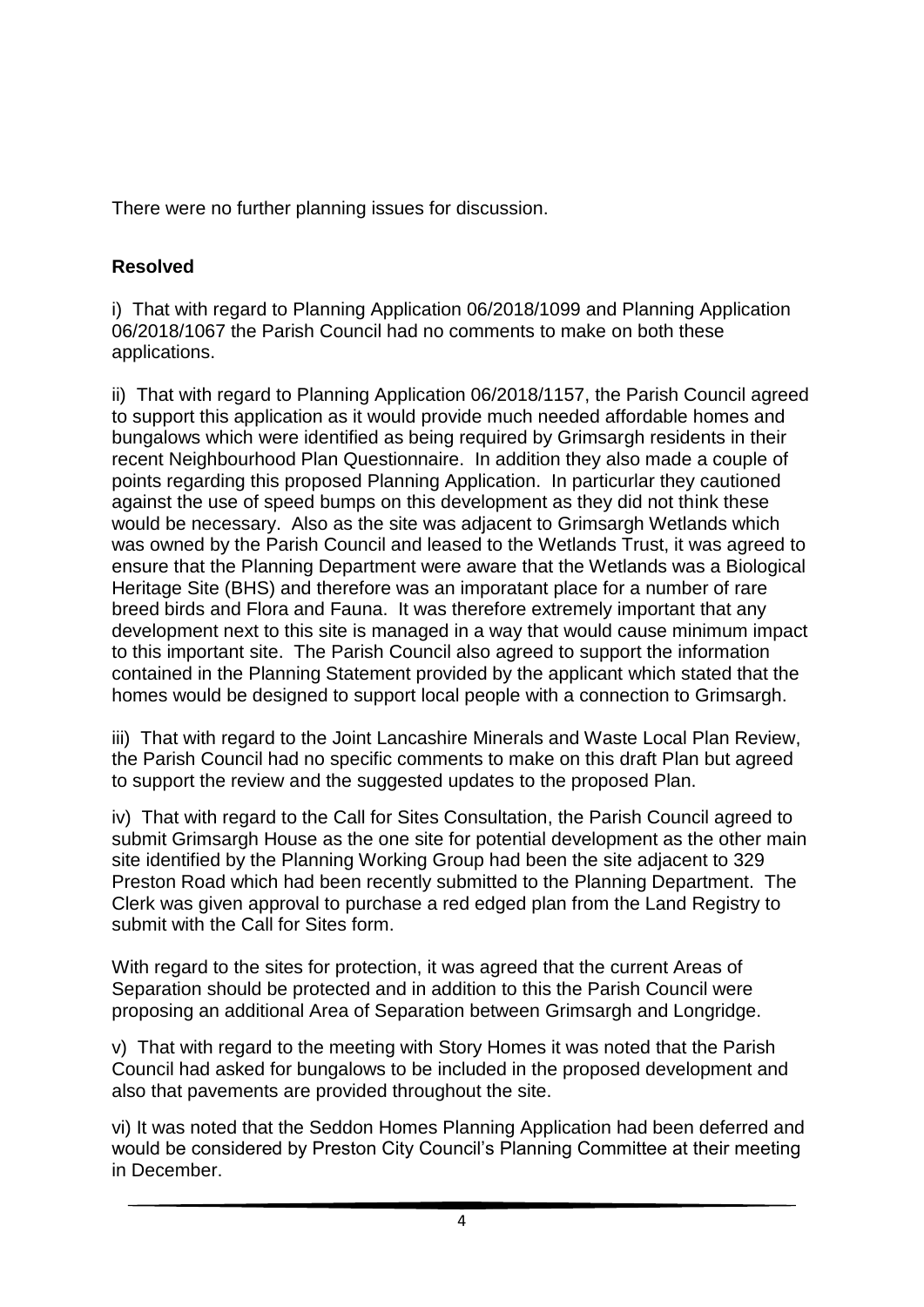### **88. (18/19) Grimsargh Wetlands**

It was noted that the public footpath on the Wetlands was now closed whilst the improvement works to the paths were carried out.

It was further noted that the Chairman, Councillor Mrs Lindsay Philipson and Councillor Mrs Eileen Murray were going to look at the site with regard to the encroachment issues. This would be discussed at the December meeting of the Parish Council.

### **89. (18/19) Items for Expenditure**

The Parish Council considered the following items of expenditure: -

Purchase of high vis vests and magnetic signs for side of Lengthsman's van. The Clerk confirmed that the cost of high vis vests would be £5.70 + VAT per vest. It was agreed to purchase 12 vests (6 large and 6 extra-large) with Grimsargh Parish Council printed in black. With regard to the magnetic signs for the side of the Lengthsman's van, the Clerk reported that she had received a quote from signs express and each sign would cost £80 each + VAT. These would include the wording Grimsargh Parish Council. The Parish Council agreed that they would like the Parish Council logo included on the signs and therefore gave approval for the signs to be purchased even if they were slightly more expensive due to the inclusion of the logo. In addition to this the Parish Council agreed that four signs should be purchased for use on the Lengthsman's van and also his employee who also worked in the village undertaking work on behalf of the Parish Council.

### **Resolved**

i) That approval is given to the purchase of 12 high vis vests at a cost of £5.70  $+$  VAT per vest.

ii) That approval is given to the purchase of four magnetic signs to include the Parish Council logo for use by the Lengthsman's on his and his employees' vehicles.

### **90. (18/19) Football Pitch Licence – Grimsargh Village Green (update)**

The Clerk gave an update to the Parish Council on the questions raised regarding the draft football pitch licence for Grimsargh Village Green. A copy of the email relating to the questions raised by the Parish Council and the answers given by Preston City Council is presented in the Minute Book.

It was noted that there were still a number of legal questions that needed answering. The Parish Council had also agreed to engage a Solicitor to deal with the Licence on behalf of the Parish Council. The Chairman, Councillor Mrs Lindsay Philipson said she had spoken to the Cricket Team and they did not currently have a Solicitor as yet to deal with their lease when it is renewed in 2019. The Clerk also informed the Parish Council that Broughton Parish Council had engaged a Solicitor for a similar lease for a park in Broughton and she would find out further details from the Chairman of Broughton Parish Council.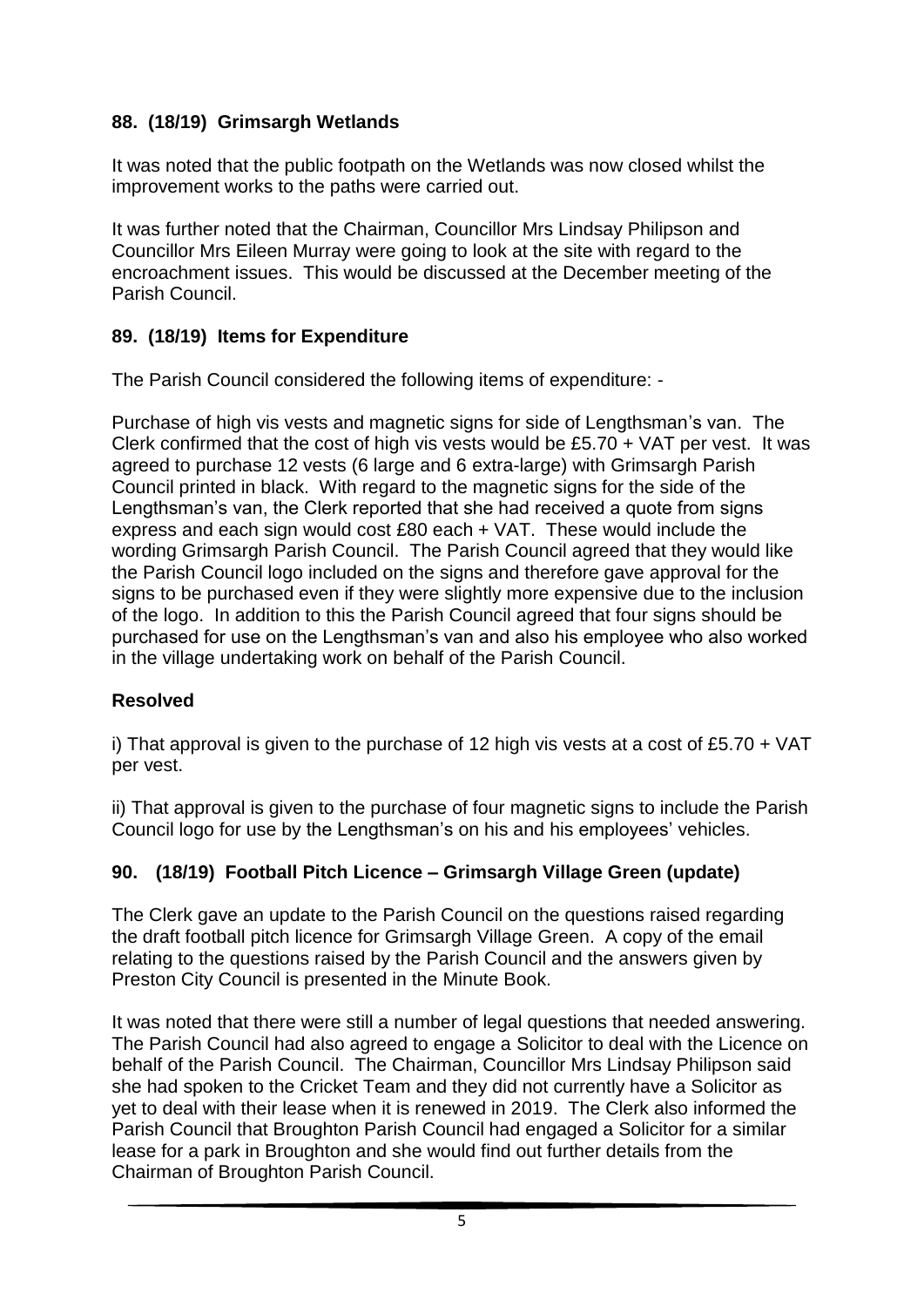# **Resolved**

That the update on the draft Football Pitch Licence for Grimsargh Village Green is noted.

# **91. (18/19) Christmas Arrangements 2018**

It was noted that Carols around the Crib would be held on Friday 7 December at 6.30pm. The Clerk was asked to contact Councillor Keith Middlebrough who unfortunately could not be present at tonight's meeting to ask if all was in hand with regard to the arrangements with the club for the event. Councillor Mrs Eileen Murray said that Mrs Sellars was happy to make the mince pies, and this was appreciated by the Parish Council.

With regard to the Christmas tree it was agreed to have the switch on of the lights on Saturday 1 December at 5pm. It was suggested that Father Christmas (Councillor Keith Middlebrough) should switch on the lights together with the Chairman, Councillor Mrs Lindsay Philipson. In the event that Councillor Keith Middlebrough could not attend then Councillor Neil Cartwright would be asked instead.

# **Resolved**

That the Christmas arrangements as outlined above are received and noted.

## **92. (18/19) Newsletter – update**

The Parish Council approved the draft items for the December newsletter that the Clerk had circulated with the Agenda. It was noted that there were a couple of items outstanding but the Clerk would ensure that the draft newsletter was sent to the printers as soon as possible, so it would be printed and distributed in advance of Carols around the Crib.

## **93. (18/19) Financial Matters and banking**

It was noted that we currently had an estimated £56,523.94 in the Nat West bank as at 3 October 2018. It was further noted that we should receive a CiL payment of £5,853.90 for the Eccleston Homes development to be credited to our bank account on 25 October 2018.

It was also noted that since the last meeting we had paid Nest Pension contribution on 28 September £30.76 (direct debit).

## **Resolved**

1) The following invoices were agreed for payment:-

i) Clerk Sue Whittam salary  $-1$ , 8, 15, 22, and 29 October five weeks at £284.37 per week = £1421.85 – tax, NI and pension contribution = £1026.67 + wreath for Remembrance Sunday £20 and dog bags £139.20 = total £1,185.87. (Cheque no 919).